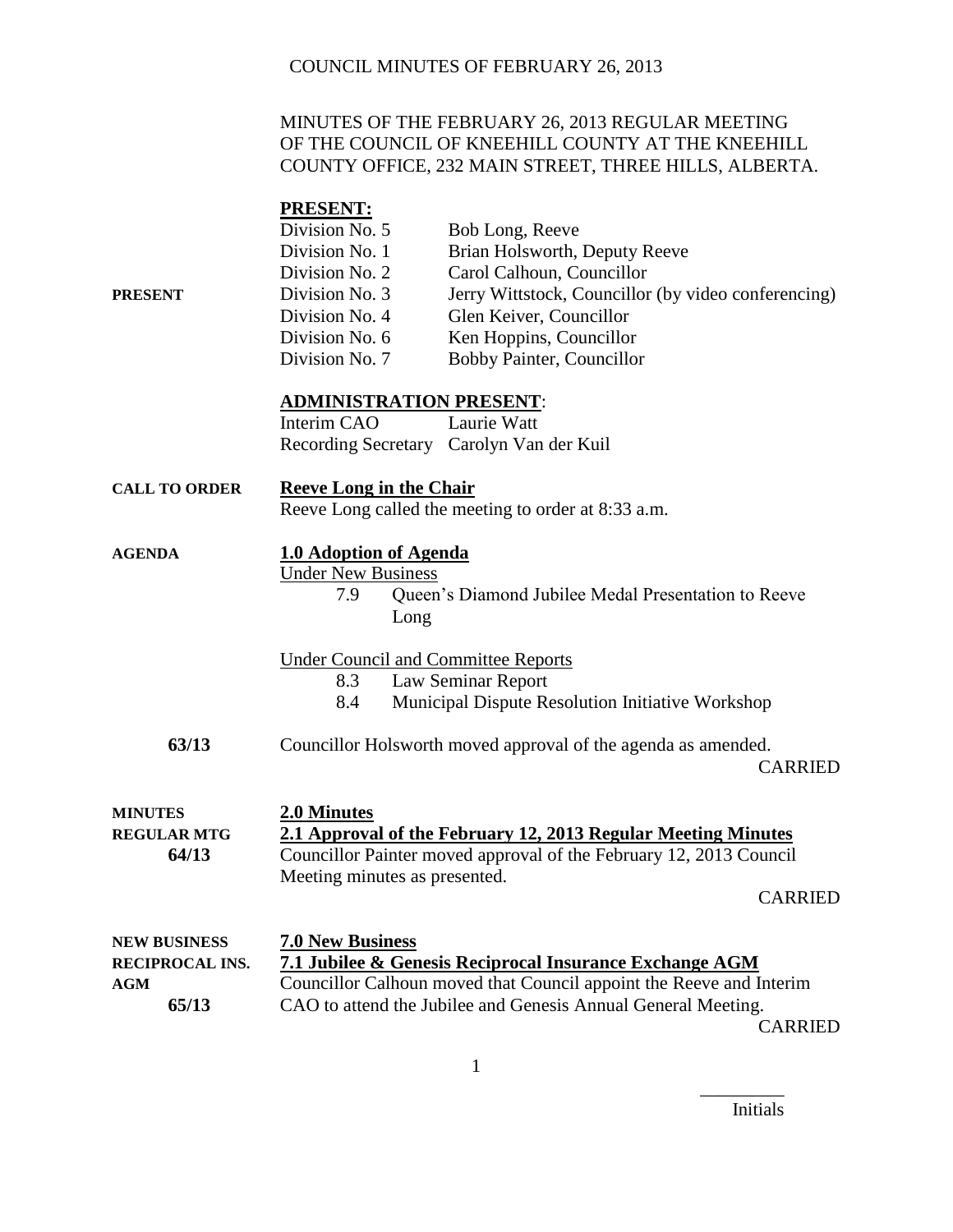| <b>ALT CLERK INTER-</b><br><b>MUNICIPAL LARB</b> | <b>7.2 Appoint Alternate Clerk for the Inter-Municipal Local</b><br><b>Assessment Review Board</b>                                                                                                                                                                                                                                                  |                |
|--------------------------------------------------|-----------------------------------------------------------------------------------------------------------------------------------------------------------------------------------------------------------------------------------------------------------------------------------------------------------------------------------------------------|----------------|
| 66/13                                            | Councillor Hoppins moved that Council appoint Will Wolfe as an<br>alternate Assessment Review Board Clerk.                                                                                                                                                                                                                                          |                |
|                                                  |                                                                                                                                                                                                                                                                                                                                                     | <b>CARRIED</b> |
| <b>FCM</b>                                       | <b>7.3 FCM Conference &amp; Social Events</b><br>Council reviewed dates and events and will direct administration of the<br>functions they would like to attend by March $1st$ , 2013.                                                                                                                                                              |                |
| <b>RATE PAYER</b><br><b>NWSLTR</b>               | <b>7.4 Spring 2013 Rate Payer Newsletter</b><br>Reeve Long moved that Council approves the spring 2013 Kneehill                                                                                                                                                                                                                                     |                |
| 67/13                                            | County Ratepayer newsletter as amended.                                                                                                                                                                                                                                                                                                             | <b>CARRIED</b> |
| <b>BYLAW</b><br>68/13                            | <b>INTER-MUNCPL ARB 7.5 Inter-Municipal Assessment Review Board Bylaw</b><br>Councillor Calhoun moved that first reading of Bylaw 1654 to establish an<br>Inter-Municipal Assessment Review Board with the Town of Trochu,<br>Town of Three Hills, Village of Carbon, Village of Linden, Village of<br>Acme, Village of Elnora and Kneehill County. |                |
|                                                  |                                                                                                                                                                                                                                                                                                                                                     | <b>CARRIED</b> |
| 69/13                                            | Councillor Holsworth moved second reading of Bylaw 1654.                                                                                                                                                                                                                                                                                            | <b>CARRIED</b> |
| 70/13                                            | Councillor Painter moved consideration to hold third reading be given to<br>Bylaw 1654.                                                                                                                                                                                                                                                             |                |
|                                                  | NOT CARRIED UNANIMOUSLY                                                                                                                                                                                                                                                                                                                             |                |
|                                                  | The meeting recessed from $8:56$ a.m. to $9:02$ a.m.                                                                                                                                                                                                                                                                                                |                |
|                                                  | Pete McRae, Director of Operations and Brandy Hay Evans, Operations<br>Executive Assistant were present when the meeting reconvened.                                                                                                                                                                                                                |                |
| <b>OPERATIONS</b>                                | <b>4.0 Operations</b><br><b>4.1 Operations Summary</b>                                                                                                                                                                                                                                                                                              |                |
| <b>OPR SUMMARY</b>                               | Pete McRae presented the Operations Report comprised of Transportation<br>(Roads), Water and Miscellaneous updates. The following items were<br>also addressed.<br>Councillor Calhoun received a call from a rate payer praising the<br>$\bullet$<br>Operations Department on the fantastic job they did this winter on                             |                |
|                                                  |                                                                                                                                                                                                                                                                                                                                                     |                |

Initials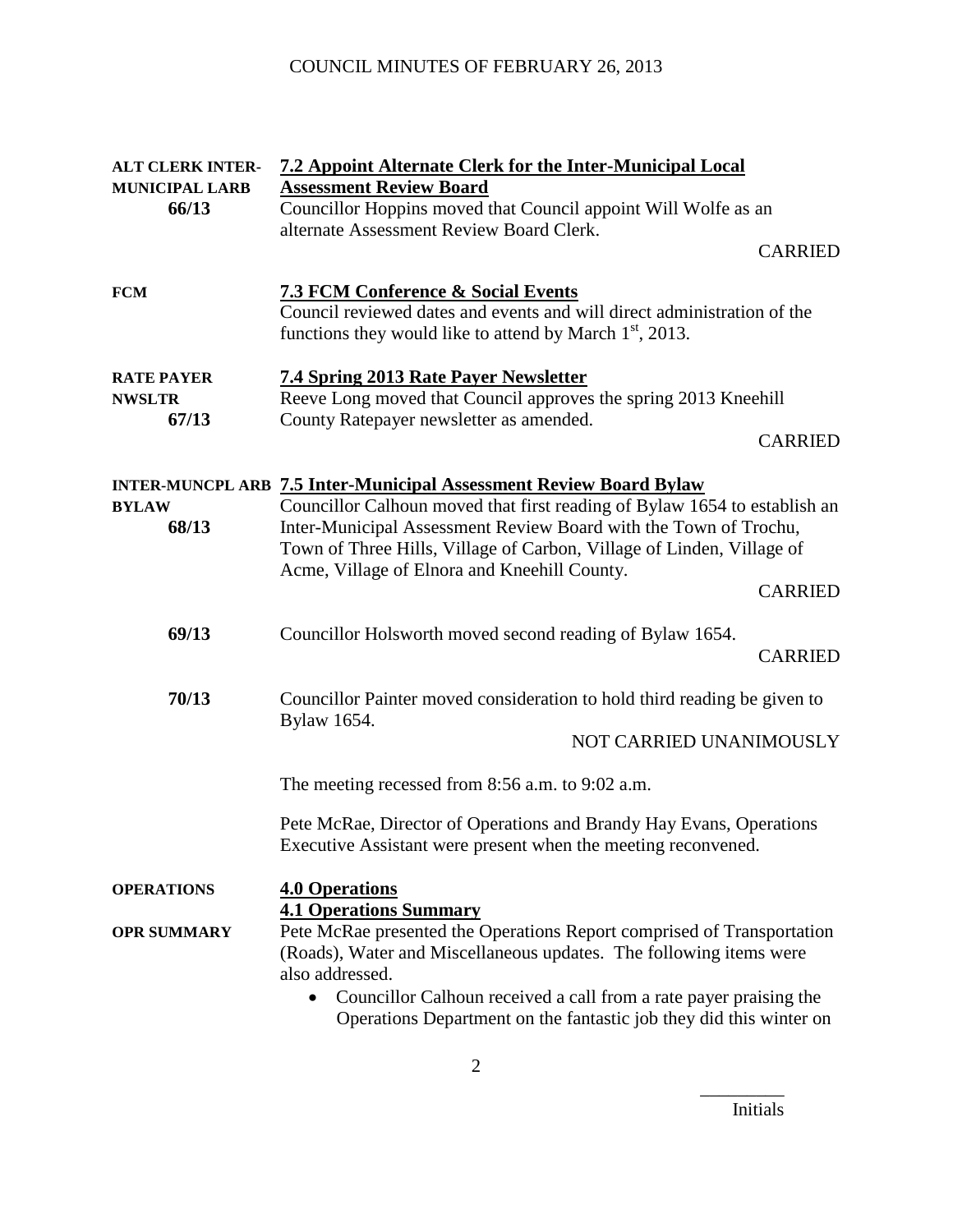|                                                   | keeping the roads clear and how quickly the crews were out to<br>clear them.<br>Discussion on solar power to generate the Water Service Area<br>$\bullet$<br>pump houses.                                                                                                                                                  |                |
|---------------------------------------------------|----------------------------------------------------------------------------------------------------------------------------------------------------------------------------------------------------------------------------------------------------------------------------------------------------------------------------|----------------|
| 71/13                                             | Councillor Calhoun moved that Council receive the Operations<br>Summary report as presented.                                                                                                                                                                                                                               | <b>CARRIED</b> |
|                                                   |                                                                                                                                                                                                                                                                                                                            |                |
| <b>WATER MOD APP.</b>                             | <u> 4.2 Water Modeling Application – Sunnyslope WSA – Chris &amp; Shelley</u><br><b>Griesbach</b>                                                                                                                                                                                                                          |                |
| 72/13                                             | Councillor Calhoun moved that Council approve the Water Modeling                                                                                                                                                                                                                                                           |                |
|                                                   | Application from Chris and Shelley Griesbach as presented.                                                                                                                                                                                                                                                                 | <b>CARRIED</b> |
|                                                   | <b>JORGENSEN GRAVEL 4.3 Jorgensen Gravel Pit</b>                                                                                                                                                                                                                                                                           |                |
| 73/13                                             | Councillor Holsworth moved that Council approve additional funds in the<br>amount of \$61,000 for the Jorgensen Excavating project with the funds to<br>come from Gravel Reserves.                                                                                                                                         |                |
|                                                   |                                                                                                                                                                                                                                                                                                                            | <b>CARRIED</b> |
| <b>H20 WELL DECOM</b><br>74/13                    | <b>4.4 Water Well Decommissioning – Hamlet of Torrington</b><br>Councillor Calhoun moved to table Water Well Decommissioning –<br>Hamlet of Torrington until next meeting.                                                                                                                                                 |                |
|                                                   |                                                                                                                                                                                                                                                                                                                            | <b>CARRIED</b> |
|                                                   | Pete McRae and Brandy Hay Evans left the meeting at 9:35 a.m.                                                                                                                                                                                                                                                              |                |
|                                                   | The meeting recessed from 9:35 a.m. to 9:45 a.m.                                                                                                                                                                                                                                                                           |                |
|                                                   | Mike Morton, Director of Finance and Will Wolfe, Accounting Supervisor<br>were present when the meeting reconvened.                                                                                                                                                                                                        |                |
| <b>FINANCIAL</b><br><b>ACCT SOFTWARE</b><br>75/13 | <b>5.0 Financial Reports</b><br><b>5.1 Accounting Software</b>                                                                                                                                                                                                                                                             |                |
|                                                   | Councillor Hoppins moved that Council approve the purchase of financial<br>accounting software from a new provider not to exceed \$120,000 with<br>funds to come from IT reserve, with repayment from the IT budget to the<br>IT reserves over a period of five years, and quotes be brought back to<br>Council to review. |                |
|                                                   |                                                                                                                                                                                                                                                                                                                            | <b>CARRIED</b> |
|                                                   | Jerry Brett, Senior Planner and Development Officer and Dave Dittrick<br>from ZAP Municipal Consulting entered the meeting at 10:02 a.m.                                                                                                                                                                                   |                |

Initials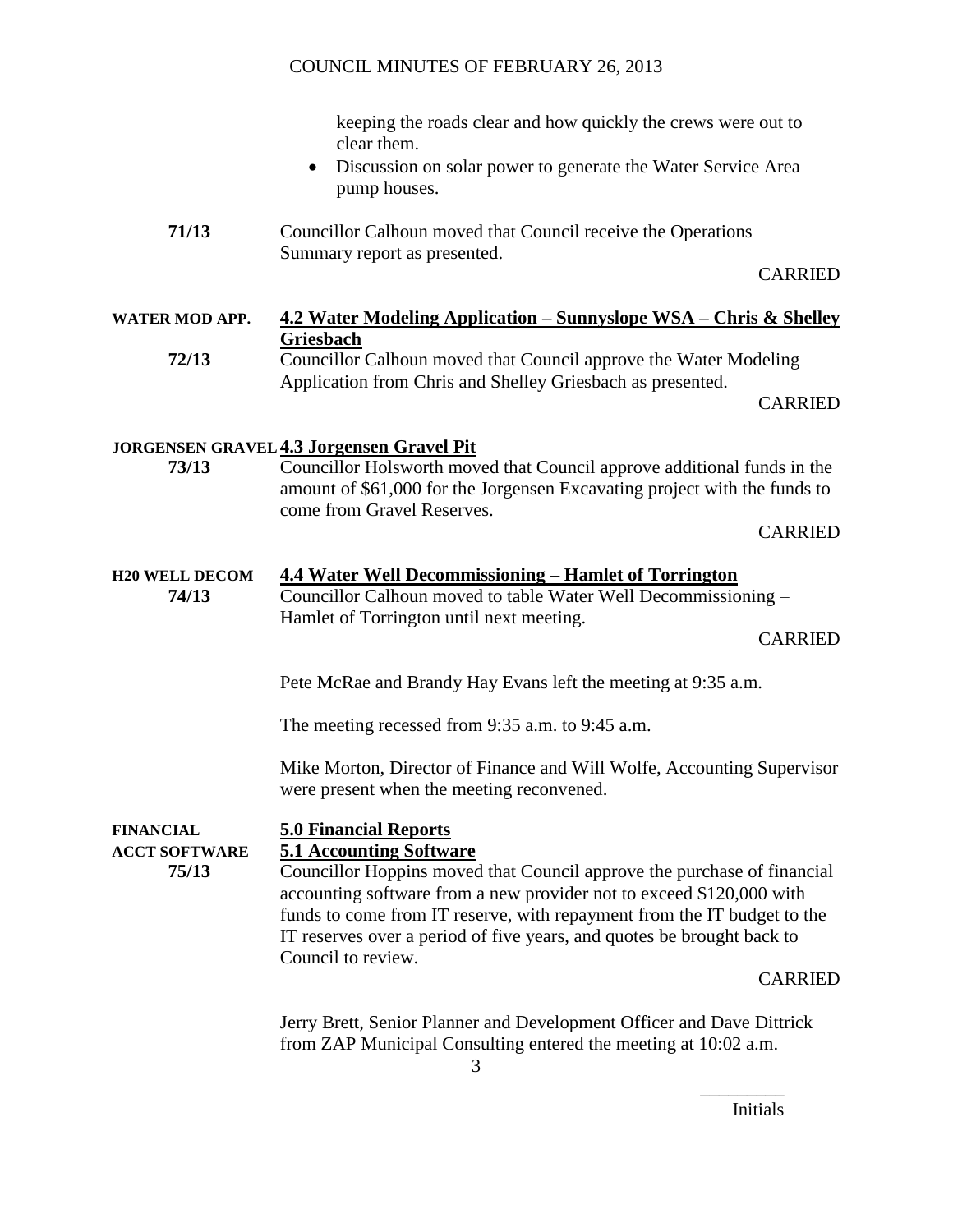Mike Morton and Will Wolfe left the meeting at 10:04 a.m.

The meeting recessed from 10:04 a.m. to 10:14 a.m.

| <b>BUSINESS ARISING</b><br><b>MDP PLAN REVIEW</b><br>76/13   | <b>6.0 Business Arising from Previous Minutes</b><br><b>6.1 Municipal Development Plan Review</b><br>Councillor Calhoun moved that a Committee of the Whole meeting be<br>scheduled for Monday, March 11, 2013 to go over the draft of the<br>revised Municipal Development Plan.                                                                                                                                              |
|--------------------------------------------------------------|--------------------------------------------------------------------------------------------------------------------------------------------------------------------------------------------------------------------------------------------------------------------------------------------------------------------------------------------------------------------------------------------------------------------------------|
|                                                              | <b>CARRIED</b>                                                                                                                                                                                                                                                                                                                                                                                                                 |
| 77/13                                                        | Reeve Long moved that Council approve on having a half hour Open<br>House showcasing the revised Municipal Development Plan at 6:30 p.m.<br>on Wednesday April 10 <sup>th</sup> , 2013 at the Super 8 in Three Hills. This<br>meeting is scheduled before the Rate Payer meeting that will begin at 7:00<br>p.m. and will have its own separate agenda. Rate payers can attend both<br>meetings or just one.<br><b>CARRIED</b> |
| <b>3-HILLS ANNEX</b><br>78/13                                | <b>6.2 Three Hills Annexation</b><br>Councillor Hoppins moved that Council approve the Town of Three Hills<br>Notice of Annexation Application as amended to include that any future<br>upgrade costs to the railway crossing on Range Road 24-0 will be shared<br>equally between the Town and County and to submit the notice of<br>agreement to the Municipal Government Board.<br><b>CARRIED</b>                           |
|                                                              | Jerry Brett and Dave Dittrick left the meeting at 10:47 a.m.                                                                                                                                                                                                                                                                                                                                                                   |
| <b>NEW BUSINES</b><br><b>QUEEN DIAMOND</b><br><b>JUBILEE</b> | 7.0 New Business Continued Cont'd<br>7.9 Queen's Diamond Jubilee Medal Presentation to Reeve Long<br>Deputy Reeve Brian Holsworth presented Reeve Long with the Queen's<br>Diamond Jubilee Medal. Reeve Long was nominated by the President of<br>the Federation of Canadian Municipalities, Karen Leibovici.                                                                                                                  |
| POL #1-25<br>79/13                                           | 7.6 Amendment to Policy #1-25 – Haying County Roads<br>Councillor Calhoun moved that Council approve the amendments to<br>Policy #1-25 as presented.<br><b>CARRIED</b>                                                                                                                                                                                                                                                         |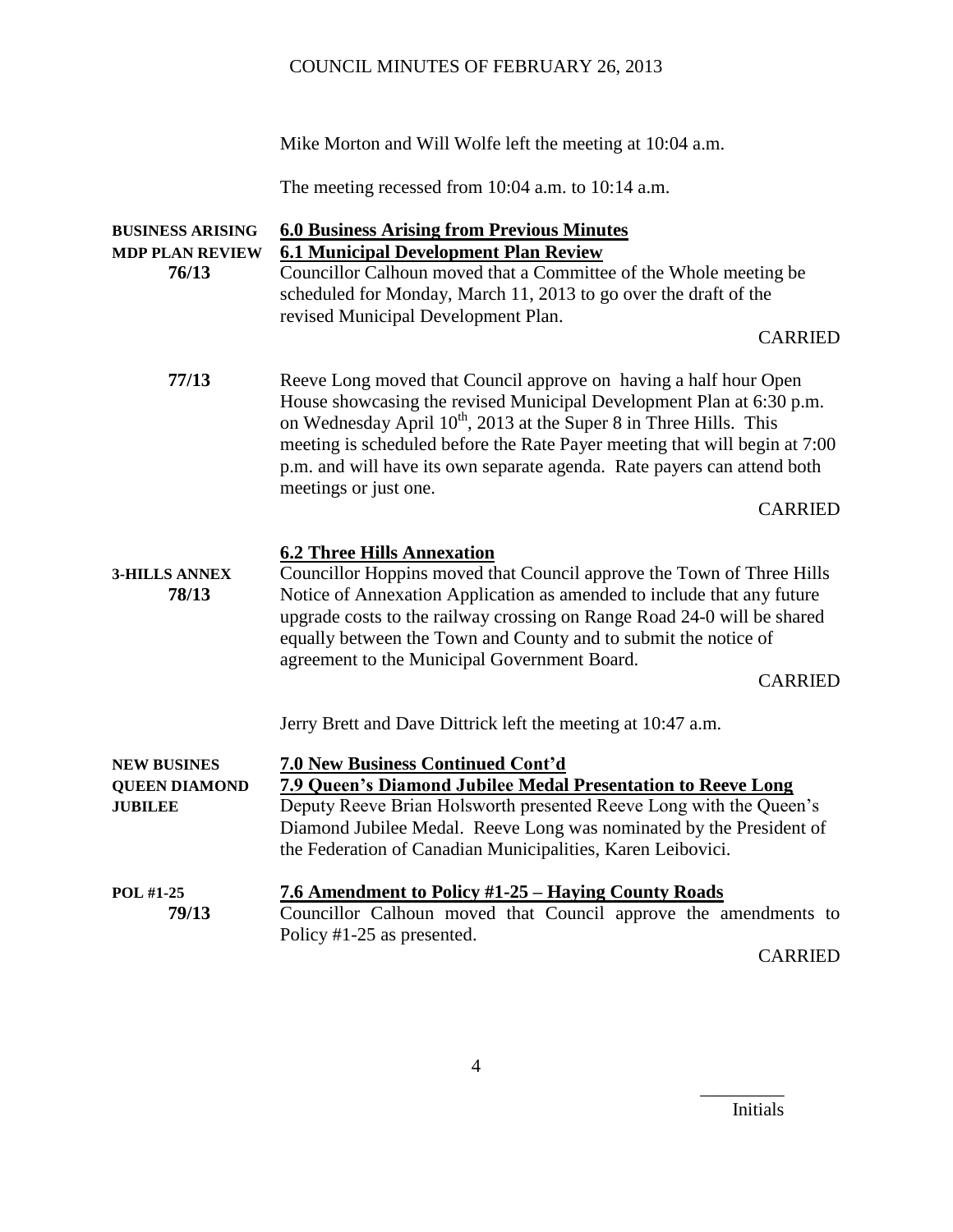| POL #3-12                                   | 7.7 Amendment to Policy #3-12 - Council Long Service Awards and                                                                                                                                                                                                                  |  |
|---------------------------------------------|----------------------------------------------------------------------------------------------------------------------------------------------------------------------------------------------------------------------------------------------------------------------------------|--|
| 80/13                                       | <b>Retirement Gifts</b><br>Councillor Hoppins moved that Council approve the amendments to<br>Policy #3-12, as presented.                                                                                                                                                        |  |
|                                             | <b>CARRIED</b>                                                                                                                                                                                                                                                                   |  |
| <b>PROMO ITEMS</b>                          | <b>7.8 Kneehill County Promotional Items</b><br>Council discussed and provided direction on the promotional item plan.                                                                                                                                                           |  |
| <b>COUNCIL REPORTS</b><br><b>DRUM WASTE</b> | <b>8.0 Council and Committee Reports</b><br>8.1 Drumheller and District Solid Waste - Written report by Councillor<br>Holsworth on the meeting he attended on February 21 <sup>st</sup> . Next meeting<br>will be the Annual General Meeting held on April 18, 2013 at 1:30 p.m. |  |
| <b>AQUA 7</b>                               | 8.2 AQUA 7– Written report by Councillor Holsworth on the meeting he<br>attended on February $21st$ . Next meeting will be April 18, 2013.                                                                                                                                       |  |
| <b>LAW SEMINAR</b>                          | <b>8.3 Law Seminar Report</b> – Written report by Councillor Hoppins.                                                                                                                                                                                                            |  |
| <b>DISPUTE RESOLU</b><br><b>WORKSHOP</b>    | 8.4 Municipal Dispute Resolution Initiative Workshop- Discussion on<br>who would like to attend this event.                                                                                                                                                                      |  |
| 81/13                                       | Councillor Calhoun moved that Council receive the Council and<br>Committee Reports as presented.                                                                                                                                                                                 |  |
|                                             | <b>CARRIED</b>                                                                                                                                                                                                                                                                   |  |
| <b>CORRESPONDENCE</b><br>82/13              | <b>9.0 Correspondence Report</b><br>Councillor Painter moved that Council receive the Correspondence<br>Report.                                                                                                                                                                  |  |
|                                             | <b>CARRIED</b>                                                                                                                                                                                                                                                                   |  |
| <b>BUS PENDING</b><br>83/13                 | <b>10.0 Council Business Pending &amp; Summary Reports</b><br>Councillor Calhoun moved that Council receive the Business Pending and<br>Summary reports.                                                                                                                         |  |
|                                             | <b>CARRIED</b><br>The meeting recessed from 11:39 a.m. to 12:44 p.m.                                                                                                                                                                                                             |  |
|                                             | Councillor Wittstock was not present when the meeting reconvened.                                                                                                                                                                                                                |  |